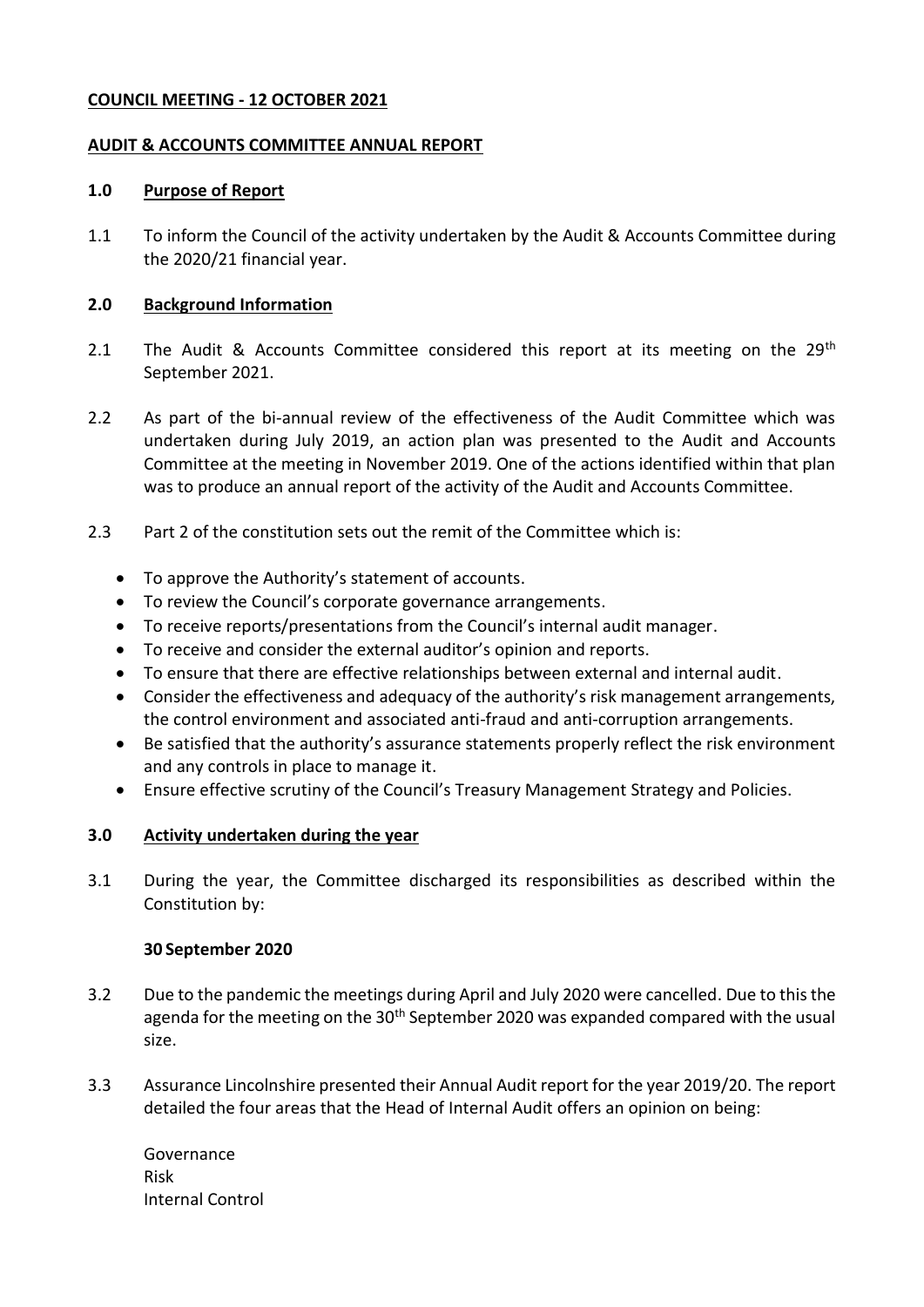Financial Control

- 3.4 All areas were assessed as Performing Adequately, which meant that the areas of Risk and Financial Control had reduced from the previous year of Performing Well. The main reasons for the downward trends were in relation to the uncertainties of risk around Covid-19 both from a response and recovery perspective around Risk and financial health in respect of Financial Control.
- 3.5 Within the year there had been a 16% increase in low and limited assurance reports compared with the previous year. 78% of the revised plan had been delivered albeit a number of reports were in progress at the  $31<sup>st</sup>$  March 2020, but due to the pandemic were not completed when the annual report was written. These were however duly completed.
- 3.6 The Treasury Management Outturn report was presented for 2019/20. As the Committee responsible for overseeing the Councils treasury activities, it reviewed the report and noted that no breaches to the approved prudential indicators were made during 2019/20. The report was therefore recommended to Council for approval.
- 3.7 With the April and July meetings cancelled, the External Audit Strategy Memorandum was presented to the committee at this time, for the 2019/20 financial year. This report considered the arrangements for how the Council's external auditors – Mazars, would conclude their Statement of Accounts and Value for Money work. This report was duly noted by the Committee.
- 3.8 The External Auditors audit completion report was also tabled on this agenda as the audit was on-going due to the pandemic. The national deadlines for the approval and publication of the audited financial statements had been reviewed and re-set to 30 November due to the impact of the pandemic.
- 3.9 The Committee were made aware that although the accounts had been audited, final confirmation of an unqualified opinion cannot be concluded until the final report has been commissioned from the external auditors of the Nottinghamshire Pension Fund due to the materiality of the Council's pension liability. Therefore, the conclusions on the Statement of Accounts and Value for Money would be anticipated conclusions and to be finalised in a further report to the November Committee.
- 3.10 Alongside the External Auditors audit completion report, the Committee were presented with the audited draft statement of accounts for the year 2019/20.
- 3.11 The report informed the Committee that the audit had identified only one significant misstatement due to an allowance for 2020/21 financial years' provision against revaluation of the business rates debt being held at 31 March 2020. This debt was not held on the balance sheet at that date therefore the provision would not be held and the Committee were aware that all relevant notes were adjusted for the misstatement.
- 3.12 The Committee also received reports on:
	- The Audit and Accounts Committees annual report for the year to March 2020.
	- An Internal Audit progress report to date for the year 2020/21.
	- The results of the fraud risk assessment undertaken during February 2020.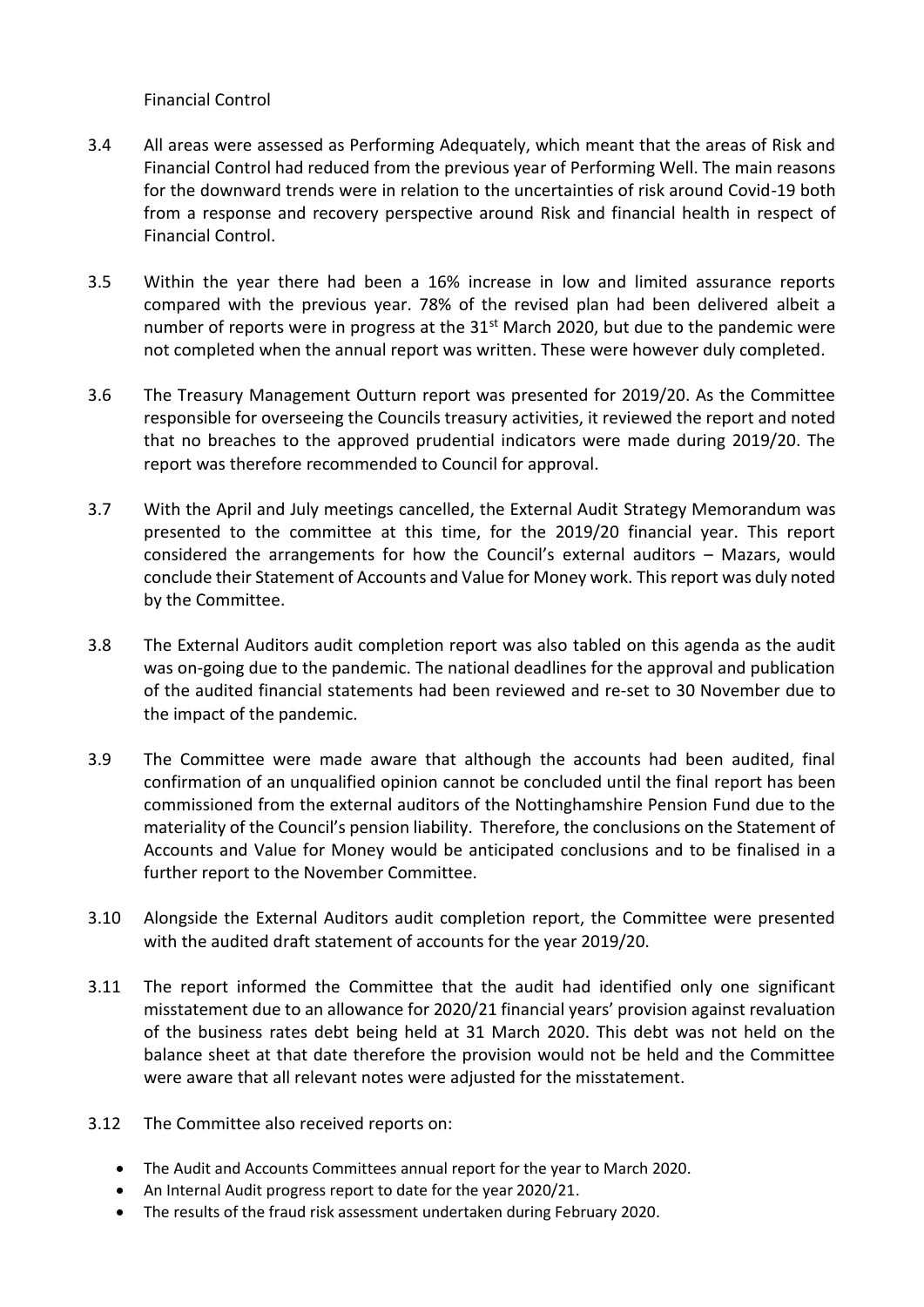- The Counter-Fraud activities undertaken during November 2019 to August 2020.
- An urgency item relating to a Homes England Compliance Audit Report in respect of the 5-year HRA Development programme.

# **25November 2020**

- 3.13 The Committee began with a training session provided by Rob Baxter from Link Group, the Council's treasury advisors. This annual training is to ensure that the Committee have the knowledge and skills to effectively challenge and understand the various treasury reports that are presented to them for them to recommend to Council for approval.
- 3.14 The Committee received a supplementary letter to the External Auditors audit completion report, which was presented to the Committee at the 30<sup>th</sup> Septembers Committee. This identified that 3 out of the 4 outstanding audit items had been completed with no matters to report, the audit area for Pension was ongoing. This was due to the lateness of the IAS19 assurance letters and the audited financial statements being made available and therefore the Council's external auditors were unable to gain satisfactory assurance over the net pension liability figure within the accounts.
- 3.15 Whilst this is out of the Council's control, the auditors advised the Committee that they were hoping to issue the audit report by the second week of December. This was also impacting on other Councils within Nottinghamshire in the same way.
- 3.16 As a result of the pandemic, and the ongoing uncertainties around local government funding, the Council produced a report on the Going Concern status of the Council.
- 3.17 The concept of a 'going concern' assumes that an authority, its functions and services will continue in operational existence for the foreseeable future. The report was able to conclude in regard to the Council's arrangements and those factors as highlighted in the report, that the Council remained a going concern.
- 3.18 The audited statement of accounts were presented to the Committee for approval post the External Auditors supplementary letter to the audit completion report. Members of the Committee approved the Statement of Accounts, including the Annual Governance Statement.
- 3.19 The Committee considered a report from the Business Manager for Financial Services, summarising the review conducted by Sir Tony Redmond on the arrangements in place to support the transparency and quality of local authority financial reporting and external audit in England.

The review recommended 23 recommendations across a range of areas. Based on the recommendations contained within the report, there would likely be major changes to the financial reporting and external audit framework over the coming years. Officers will continue to monitor the external environment to ensure that if and when these recommendations are approved for use by the relevant organisations, the Council ensures the relevant provisions are in place to accommodate the change.

The Committee then discussed the pros and cons as to recruiting an Independent person to assist the Committee and from this a job description to be prepared and approved prior to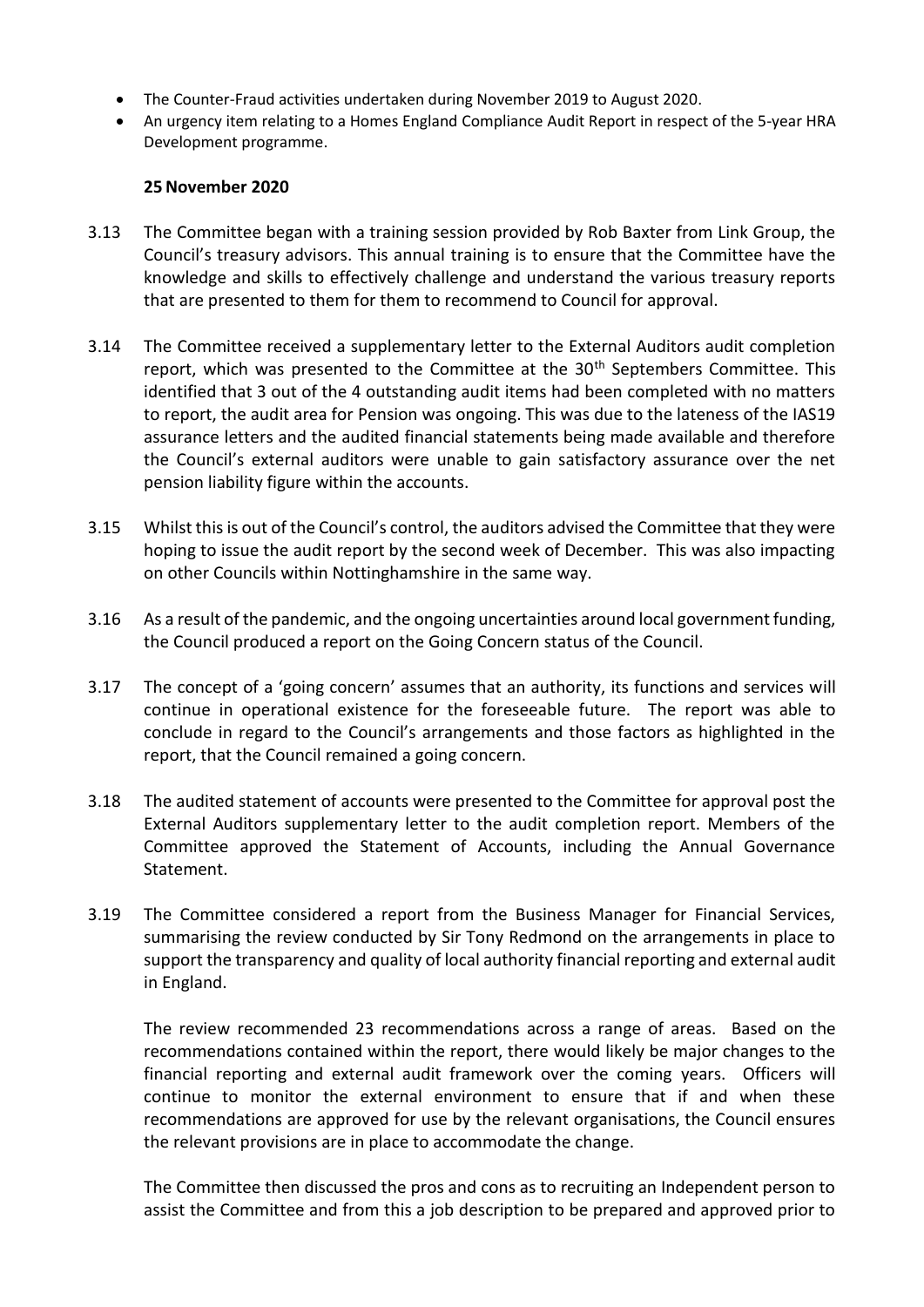any advertising. A report to be taken to the next Audit & Accounts Committee providing more information for Members to consider.

- 3.20 The Committee also received reports on:
	- Strategic Risk Management.
	- Internal Audit progress report to date.
	- The mid-year Treasury Management report for the 2020/21 financial year.

### **3 February 2021**

- 3.21 The Committee received a report on the Internal Audit Plan for the financial year 2021/22. It detailed the planned activity for Internal audit and the focus areas of audit for the 2021/22 financial year. In addition to this report, Assurance Lincolnshire made members aware that a questionnaire would be distributed to Members in order to assess their knowledge as skills in order to populate a training plan.
- 3.22 The Committee also considered three reports relating to the Council's Treasury and capital activities for the 2021/22 financial year. These were the Treasury Management Strategy, the Investment Strategy and the Capital Strategy. Members noted the content of all of these and recommended to Council for their approval.
- 3.23 Based on the recommendation by the Committee at the meeting on the 25<sup>th</sup> November 2020 a report was received in relation to the potential appointment of an Independent Member.
- 3.24 The report advised that at present there were no statutory requirements on the authority to appoint an Independent Member to the Audit and Accounts Committee.

The NAO had recommended that further work be done by government with local authorities and other stakeholders to examine how the use of independent members on audit committees can be increased. This has also been supplemented by the recommendation by Sir Tony Redmond within his review.

The guidance from CIPFA notes both positive and cautionary reasons for such appointments and decisions of this nature need to take account of each local authority's own circumstances.

The Committee discussed how it would be preferable to have a 4 year cycle in place as is also carried out with the Auditors. This would be included when providing to Council.

- 3.25 The Committee also received reports on:
	- The External Auditors annual audit letter for 2019/20.
	- A review of significant governance issues in the Annual Governance Statement.
	- Internal Audit progress report to date.